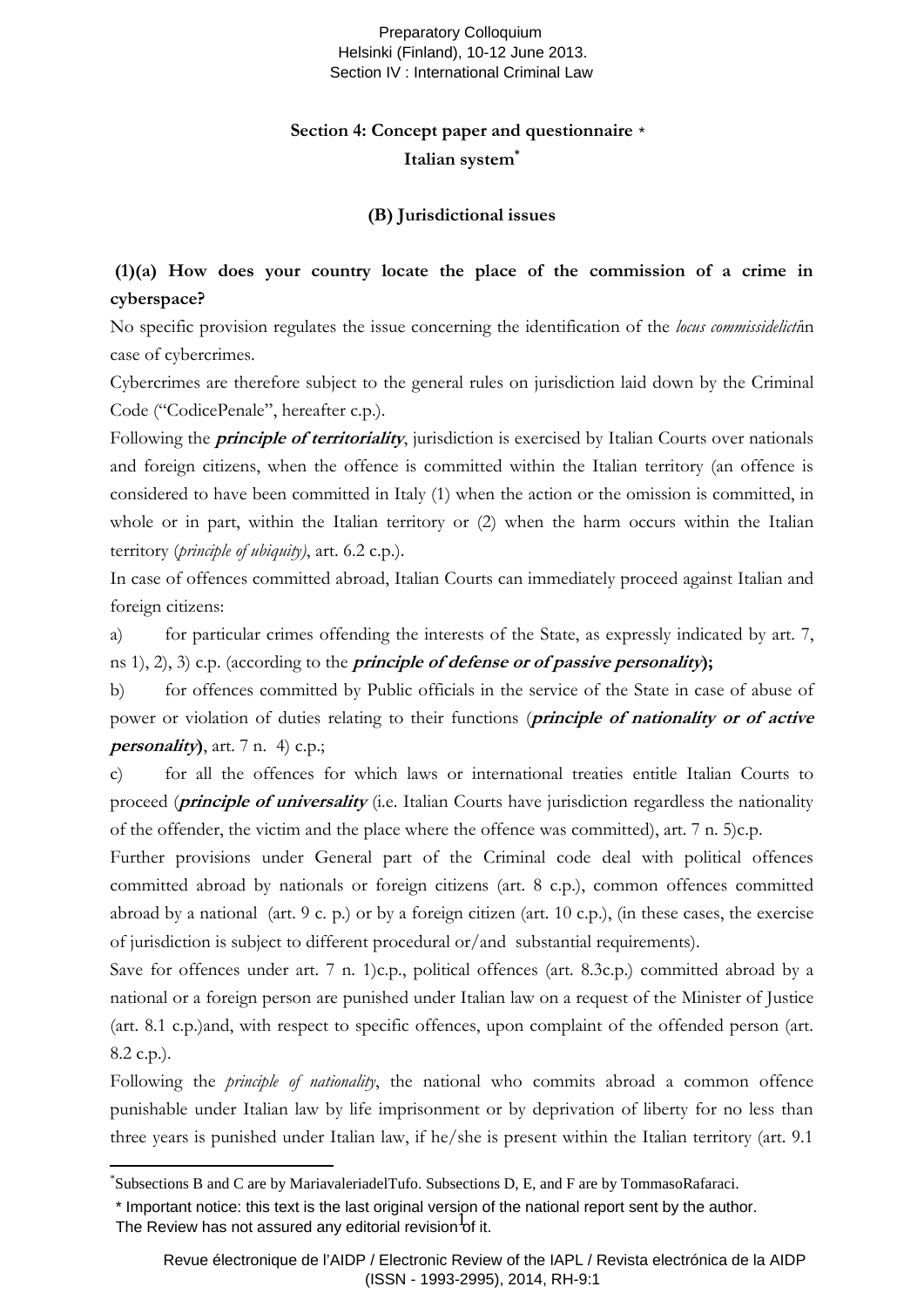c.p.). In case the offence is punishable by deprivation of liberty for a shorter period, a request by the Justice Minister, or a petition or a complaint submitted by the offended person is also required (art. 9.2c.p.).

If the offences were committed against a foreign State, the European Union or a foreign citizen, the national offender is punished on request of the Justice Minister, unless extradition has not been granted (art. 9.3c.p.).

Following the *principle of defense*, the foreign person who commits abroad a common offence against the Italian State or against a national, which is punished under Italian law by life imprisonment or by deprivation of liberty for no less than one years is punished under Italian law, if he/she is present within the Italian territory, on request of the Justice Minister, or on petition or complaint of the offended person (art. 10.1c.p.).

Following the *principle of universality*, if the offence was committed abroad by a foreign person against a foreign State, the European Union or a foreign citizen, the offender is punished under Italian law if (1) he/she is present within the Italian territory; (2) the offence is punishable by life imprisonment or by deprivation of liberty for no less than three years; (3) the extradition has not been granted to the State where the offence was committed or to the State to which the foreign offender belongs (art. 10.2 c.p.).

The special part of the Criminal code establishes special jurisdictional rules in particular cases: the law 3.VIII.1998 n. 269, introducing in the Criminal code sexual offences against children, provides Italian jurisdiction over such crimes as well as over other sexual crimes, when the offence is committed abroad by a national, or against a national, or by a foreign citizen in complicity with a national, in this last case provided that the minimum penalty is five years and the Justice Minister so requests (art. 604 c.p.).

As far as cybercrimes are concerned, Italy (L. 18.III.2008 n. 48) has ratified and implemented the European Convention of Budapest on Cybercrime, 23.XI.2001. Jurisdictional issues, regulated by art. 22 of the Convention, were not specifically implemented. Nevertheless, the Italian system complies with the Convention requirements, as well as with the jurisdictional requirements under art. 10 of the Framework Decision 2005/222/JHA on attacks against information systems.

*Prima facie*, problems could arise with respect to art. 22.1.d) of the Budapest Convention. The European instrument obliges the States to claim jurisdiction over offences committed *by one of its*  nationals, if the offence is punishable under criminal law where it was committed or if the offence is committed *outside the territorial jurisdiction of any State.* This provision could lead to a lack of jurisdiction under art. 9 c.p. establishing jurisdiction over offences committed by a national outside the Italian territory, because, as explained above, art. 9 c.p. recognizes Italian jurisdiction over offences committed by a national abroad only to a certain extent.

Nevertheless, a result consistent with art. 22.1.d) of the Budapest Convention could be obtained applying art. 7.5 c.p., automatically recognizing no conditioned domestic jurisdiction over a crime, as long as an international treaty so provides.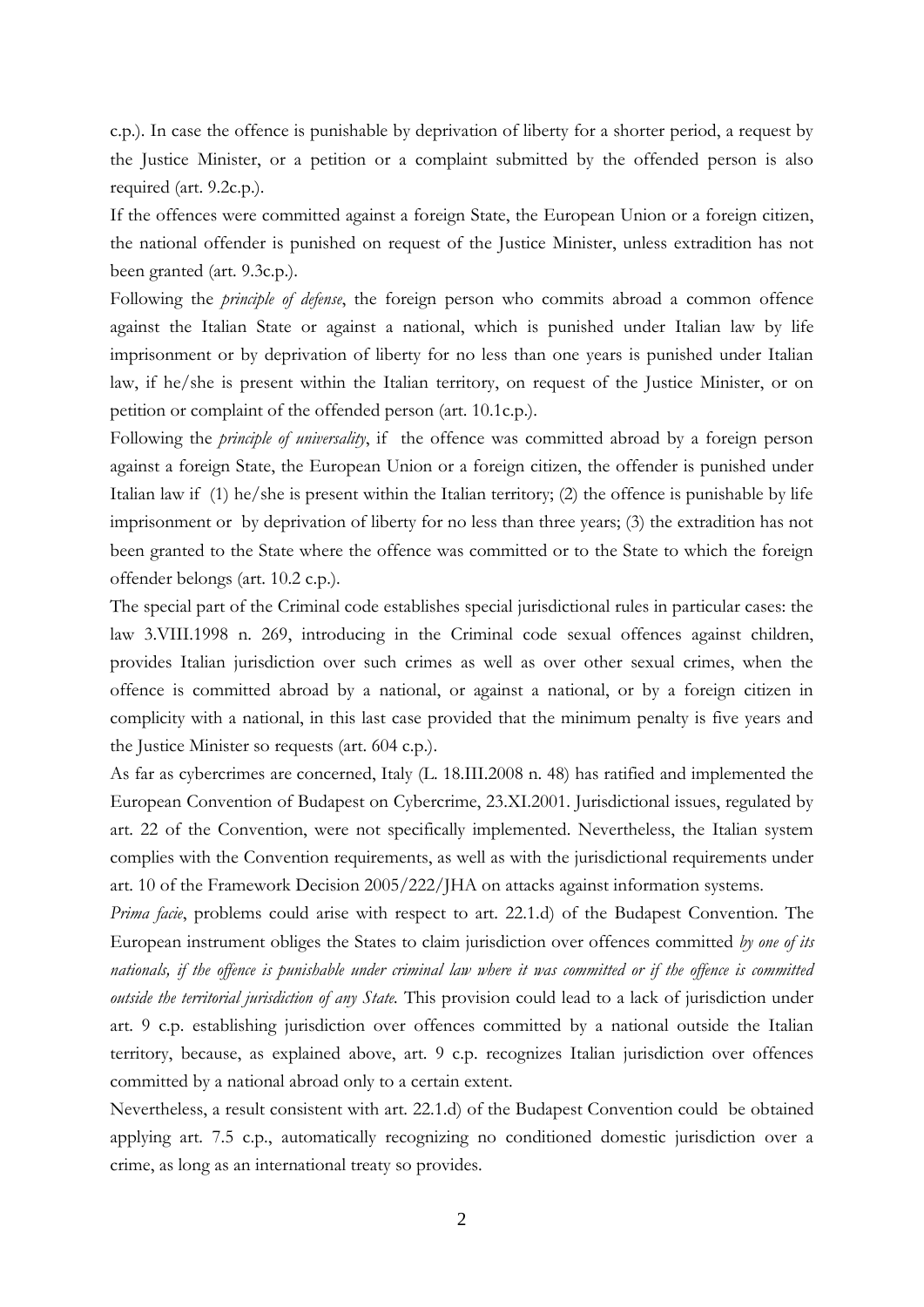**(b) Does your national law consider it necessary and possible to locate the place where information and evidence is held? Where is the information that one can find on the web? Is it where the computer of the user is physically present? Is it there where the provider of the network has its (legal or factual) seat? Which provider? Or is it the place where the individual who made the data available? If these questions are not considered to be legally relevant, please state why.**

Under criminal proceedings, it is necessary to locate the place where information and evidence is held. This place depends on the type of information or evidence sought. The information found on the web can be considered as evidence collected in Italy, but other information concerning who made it available and how may be necessary. From this perspective location of evidence depends on where is the provider or the individual who made the data available. As far as provisional measures are concerned, if the provider or the individual is in Italy, general rules apply. If the provider or the individual is abroad, there are no specific rules and the Prosecutor may use the general instruments of international cooperation.

### **(2) Can cybercrime do without a determination of the locus delicti in your criminal justice system? Why (not)?**

The determination of the place where the offence was committed is necessary for claiming jurisdiction, because the applicable rules change depending on where the offence was committed (in Italy or abroad).

In general Italian jurisdiction can be easily claimed under the territorial principle, since the *locus delicti*is identified under the principle of ubiquity (Italian Courts exercise jurisdiction even if just a segment of the fact occurred within the borders, therefore the territory principle is applied with respect of a very large number of offences, included cybercrimes). Nevertheless, when the offence cannot be considered as committed within the territory of the State, jurisdiction can also be claimed, but conditions and requirements as provided by law (arts 9 and 10 c.p.) shall be satisfied. For instance, problems can arise if the offence committed abroad is punished under Italian law with a period of imprisonment which does not reach the minimum penalty to claim jurisdiction under arts 9 and 10 c.p. There is no limit to Italian jurisdiction when an international treaty recognizes Italian jurisdiction over the offence (art. 7 n. 5c.p.). In this case the *locus delicti*has no relevance and jurisdiction is claimed without any condition).

Under a procedural point of view, it shall be stressed that the investigations can begin regardless of the *locus delicti*, but the Prosecutor shall in any case indicate where the offence took place when he/she charges the defendant asking for the indictment (art. 417 of the Code of Criminal Procedure, "Codice di procedurapenale", hereafterc.p.p.). The decree of indictment issued by the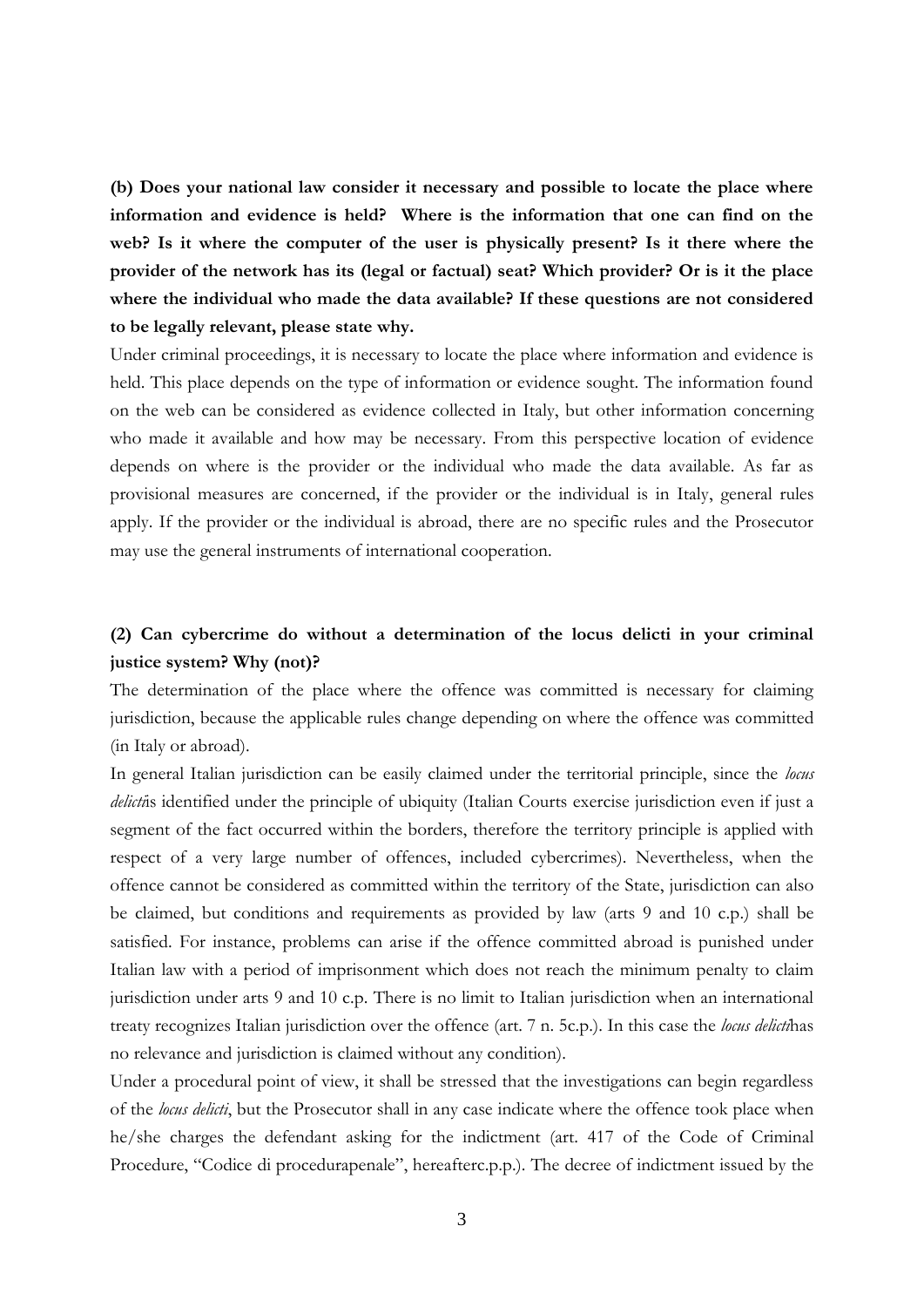Judge for preliminary hearing shall indicate the *locus delicti* , otherwise it is null and void (art. 429 c.p.p.).

## **(3) Which jurisdictional rules apply to cybercrime like hate speech via internet, hacking, attacks on computer systems etc.? If your state does not have jurisdiction over such offences, is that considered to be problematic?**

Conducts such as hate speech via internet, hacking, attacks on computer systems etc. are established under domestic criminal law as offences punishable with severe penalties, therefore, also when the offence is committed abroad and the other jurisdictional requirements are satisfied, jurisdiction can be claimed.

## **(4) Does your national law provide rules on the prevention or settlement of conflicts of jurisdiction? Is there any practice on it?**

The prevention and the settlement of conflicts of jurisdiction is a relevant and urgent issue, particularly because the increasing transnational crime can easily lead to an overlapping of jurisdictions, which should be avoided. The principle of *ne bis in idem* is expressly recognized in Italian law only in relation to domestic proceedings. As far as international jurisdictional conflicts are concerned, the system provides very basic rules under arts 9 and 10 of the Criminal Code (1930): jurisdiction is not claimed over offences committed abroad if extradition has been accorded. Nevertheless, also if a foreign final decision on the same matter has been already issued, art.11 c.p. claims Italian jurisdiction over offences committed in Italy by a national or a foreign offender. Italian jurisdiction is claimed as well as over offences under artt. 7,8,9,10 c.p. committed abroad by a national or a foreign offender, provided that Justice Minister so requests. On the contrary the Code of Criminal Procedure (1988) does not allow to extradite or to proceed for the same facts (art. 739) when a foreign decision was recognized for execution purposes by national law (art. 731).

The problem of pending proceedings at international level is taken in account also by the d.ls. 231/2001 establishing the administrative liability of legal entities arising from a crime. As an exception to the general rule, there is no liability for legal entities having their seat in Italy in case the State of *commissidelicti*is proceeding for the fact.

Regardless of the national provisions, it should be stressed that Italy is bound by the Conventions it has ratified and by the instruments of the European Union. Furthermore, as far as international relationships are concerned, international general principles and treaties have priority on domestic law. Although the principle of *ne bis in idem* at international level is not yet generally recognized as *jus cogens*, the implemented policy by the Council of Europe (see first the European Convention of Extradition of 1957) and by the European Union (from Schengen to Lisbon, with the strong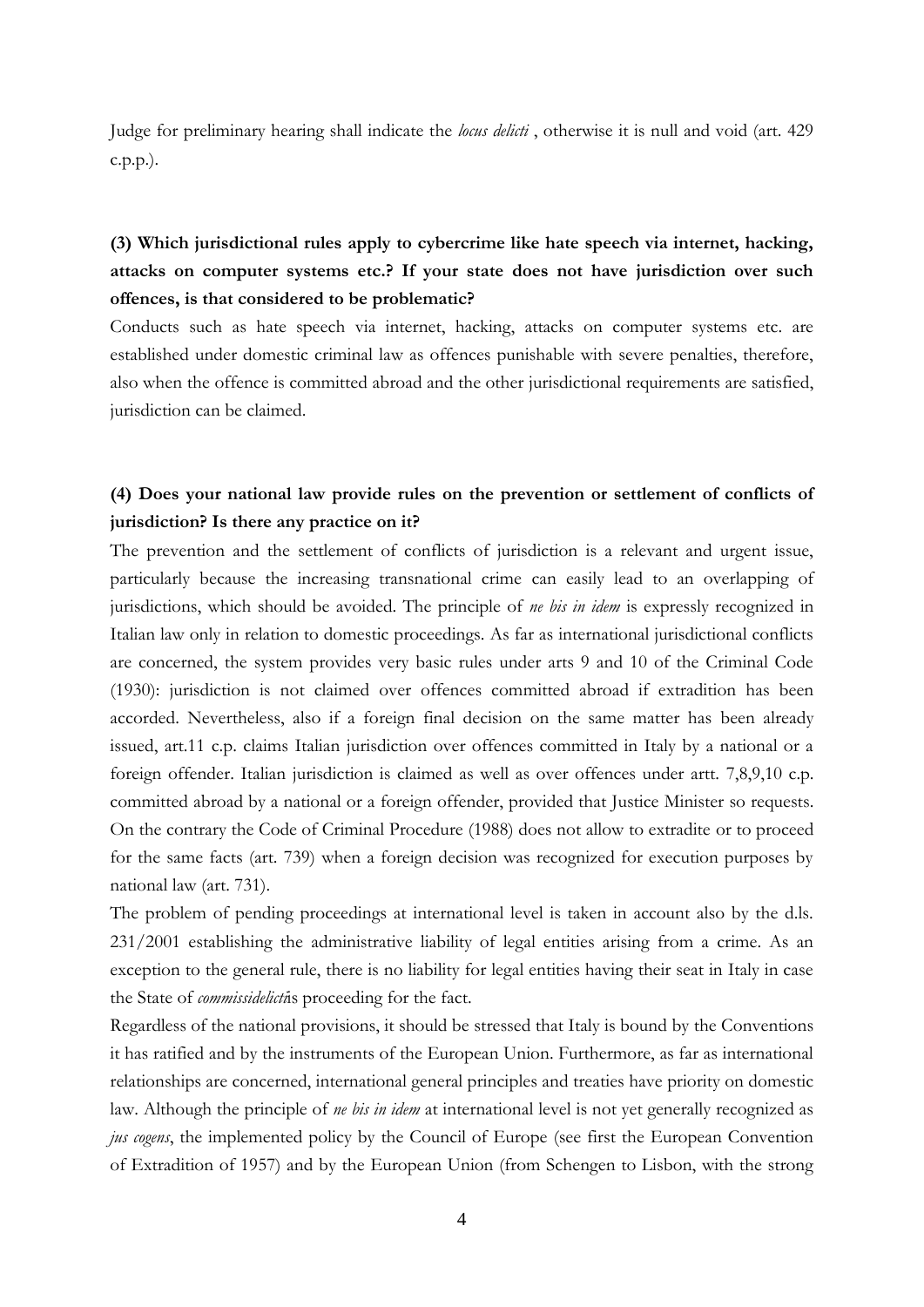support of the Court of Justice) aims at the enforcement of the principle of *ne bis in idem* among States and the mutual recognition of judicial decisions. That is why the Italian system is complying with European standards.

As far as the prevention of conflicts of jurisdiction is concerned, the European Convention of extradition of 1957 and other treaties on specific offences regulate the situation of pending proceedings. With respect to cybercrime, Italy is bound, at European level, by the Framework Decision 2009/948/JHA, not yet implemented, but having effects within the limits of such an act. The Framework Decision aims to prevent situations where the same person is subject to parallel criminal proceedings in different Member States and to avoid the final infringement of the principle of *ne bis in idem* by direct consultations among Member States who have jurisdiction, in order to reach consensus on an effective solution. Likewise the Budapest Convention expressly establishes under art. 22.5 an obligation to mutual consult, where appropriate, when more than one State has jurisdiction over the same offence. Within the Italian legislation, the question of compatibility between renunciation of criminal proceedings and jurisdictional principles at constitutional level is considered to be surmountable: therefore the obligations laid down by the two European instruments should be considered as having direct effects into the domestic system.

# **(5) Can cybercrime do without jurisdictional principles in your criminal justice system,**  which would in essence mean that national criminal law is applicable universally? Should **this be limited to certain crimes, or be conditional on the basis of a treaty?**

The principle of universality applies in the Italian system under art. 7 n. 5) c.p. without limits or conditions, provided that an international treaty obliges the State to exercise domestic jurisdiction over specific crimes under such a principle. The provision of art. 7 n. 5) operates automatically, i.e. the domestic law does not need to enact specific jurisdictional rules to comply with the obligation under the convention. Any type of crime can be subject to the universality principle.

#### **(C) Substantive criminal law and sanctions**

### **1) Which cybercrime offences under your national criminal justice system do you consider to have a transnational dimension?**

Following the law 16.III.2006 n. 146 ratifying and implementing the Palermo Convention on transnational organized crime, the conventional definition of transnational offence (art. 3) was introduced into Italian criminal system. Therefore an offence is considered transnational if punished at least with four years of imprisonment and (a) it is committed in more than one State or (b) it is committed in one State, but a substantial part of its preparation, planning, direction or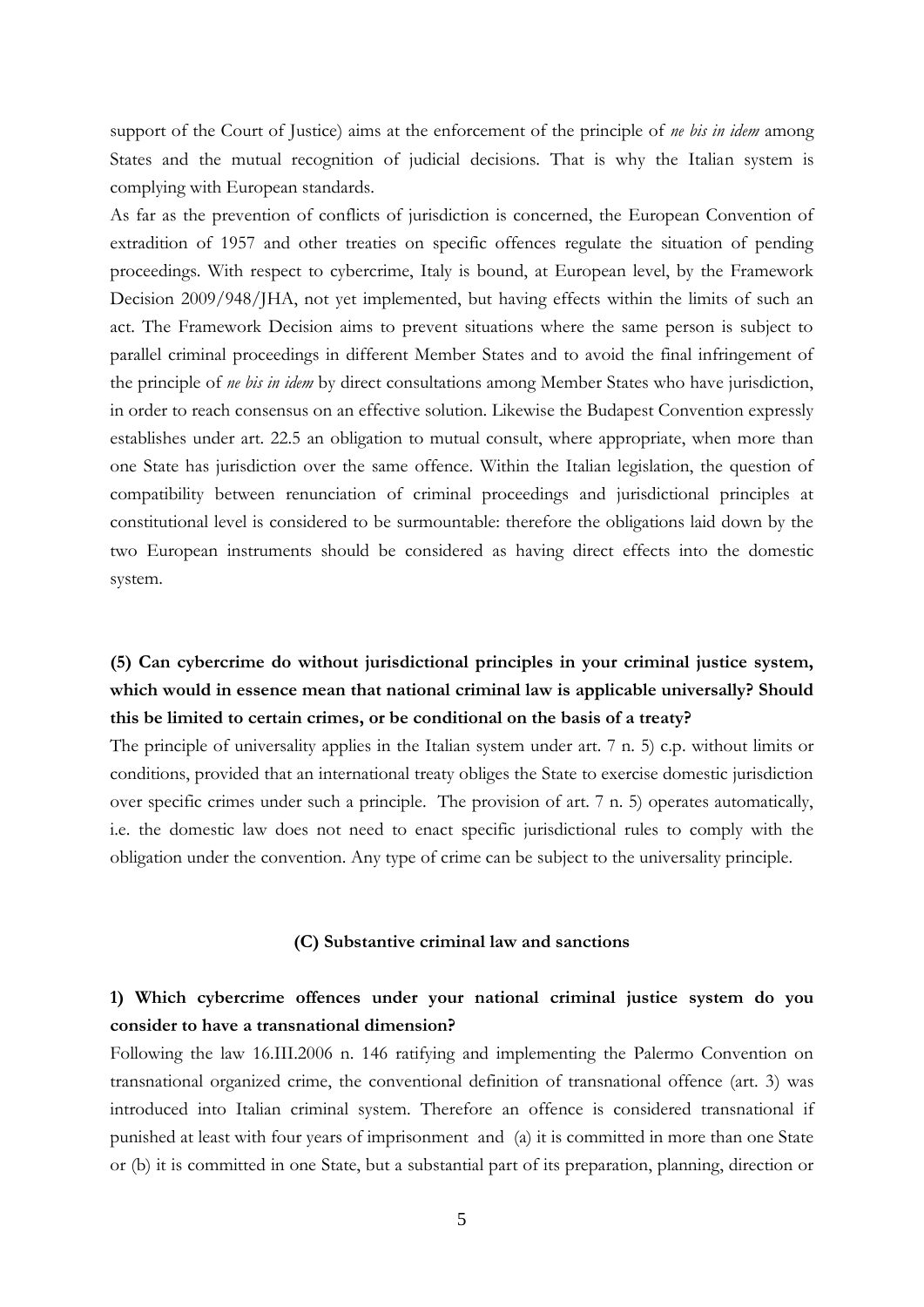control takes place in another State; or (c) it is committed in one State, but involves an organized criminal group that engages in criminal activities in more than one State; or (d) it is committed in one State, but has substantial effects in another State.

As far as cybercrimes are concerned, the relevance of this technical definition shall be checked on a case by case basis. In more general terms, transnationality is in most cases a distinctive feature of cybercrimes. In fact many relevant cyber offences in this matter were introduced in the criminal code just by ratifying and implementing the Budapest Convention (l. 18.III.2008, n. 48), which aims to set up a "*common criminal policy aimed at the protection of society against cybercrime, especially by adopting appropriate legislation and fostering international co-operation*".

**2) To what extent do definitions of cybercrime offences contain jurisdictional elements?** No jurisdictional elements are contained in the definitions of cybercrimes.

#### **3) To what extent do general part rules on commission, conspiracy or any other form of participation contain jurisdictional elements?**

According to Italian general rules, a crime (and of course a cybercrime) is considered as having been committed in Italy also when only a part of the conduct of one of the participants in the offence occurred in Italy. In this case, also the other participants in the offence acting abroad are considered punishable under Italian criminal law. For instance the act of aiding and abetting in Italy is sufficient for Italian Courts to exercise jurisdiction over a cybercrime which took place entirely abroad, according to the principle of territoriality (the crime is just considered as having been committed within the Italian territory).

### **4) Do you consider cybercrime offences a matter that a state can regulate on its own? If so, please state how a state may do that. If not, please state why it cannot do that.**

Cybercrime is not a matter that a State can regulate on its own because of the "a-territoriality", which constitutes in many cases one of its main features. Italy has began to criminalize cyber offences in 1993, in the absence of international obligations in this sense. Further interventions were made according to the Budapest Convention and the Framework Decision 2005/222/JHA on attacks against information system. By the development of technology, crimes harmonization and effective cooperation are the only weapons to fight transnational offences such as cybercrimes, which cannot be controlled by a single State for their nature and characteristics.

#### **5) Does your national criminal provide for criminal responsibility for (international) corporations/providers?**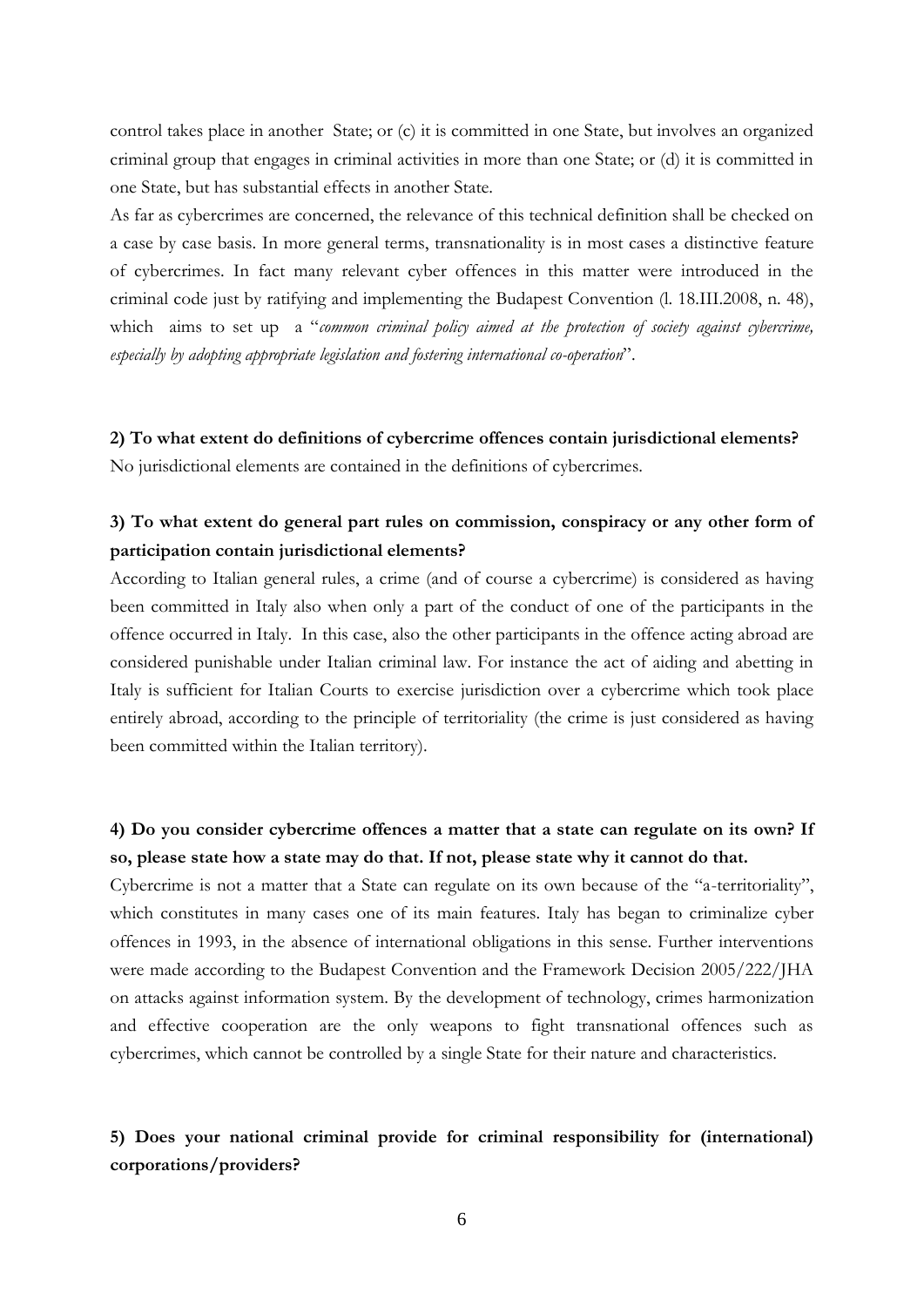The Italian system provides for administrative liability for legal entities arising from specific crimes, under particular conditions (D.ls 8.VI.2001 n. 231). Offences which may give raise to such liability shall be specified by the law. The law 18.III.2008 n. 48 introduced in the D.ls. 2001/231 a provision (art. 24 *bis*) including cybercrimes among such offences.

Cybercrimes, included in the criminal code, in respect of which the liability of legal entities is extended are the following:

illegal access to a computer or telematics system (art. 615 *terc.p.*);

illegal interception, obstruction or interruption of computer or telematics communications (art. 617 *quater*);

installation of equipment for intercepting, preventing or interrupting computer or telematics communications (art. 617 *quinquies*),

Damaging computer information, data and programs (635 *bis*);

Damaging computer information, data and programs used by the State or by another public or public utility entity (635 *ter*);

Damaging computer or telematics systems (635 *quater*);

- Damaging computer or telematics system of public utility (635 *quinquies*)

#### **6) Does the attribution of responsibility have any jurisdictional implications?**

As far as jurisdiction is concerned, art. 4 of D.ls. 2001/231 states the liability of legal entities having their principal seat in Italy also with respect to offences committed abroad, according to artt. 7, 8, 9, 10 c.p., provided that the State of *commissidelicti*is not proceeding for the same fact. In case of legal entities having their principal seat abroad, the scholarship and the jurisprudence recognize Italian jurisdiction in case of offences committed in Italy.

#### **D) Judicial cooperation in criminal matters**

#### **1) To what extent do specificities of information technology change the nature of mutual assistance?**

First. Information technology can facilitate mutual legal assistance without changing its nature, thanks to new forms of communication and transmission as far as requests, answers and, in general, communications between authorities are concerned.

Second. Specificities of information technology make it possible to carry out traditional activities, such as testimony, without the need for people to move to a foreign State (e.g. videoconference, skype). However, it is difficult to believe that these new methods could be applied without the assistance of the authority of the State (or States) involved. This assistance might be different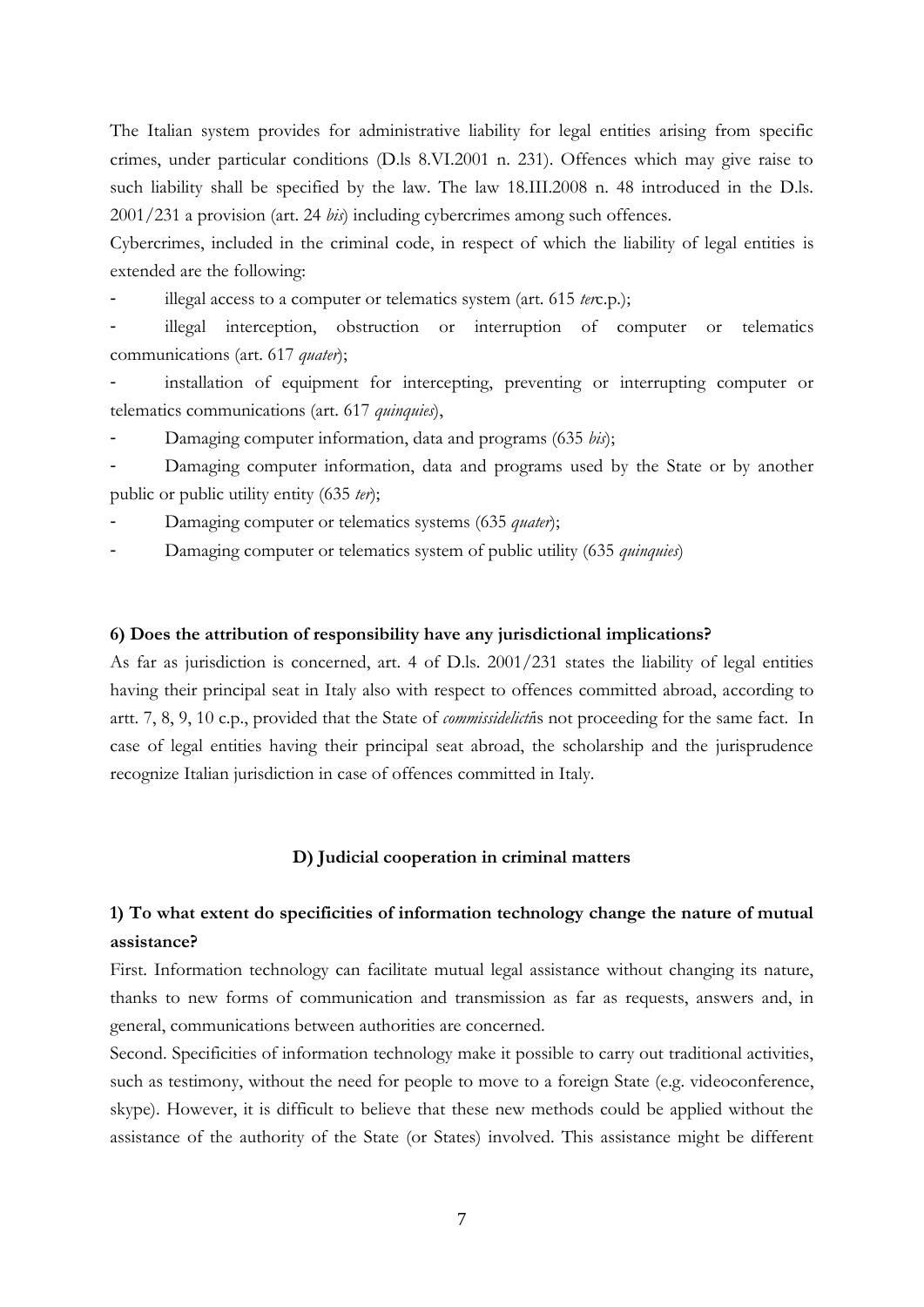from traditional assistance and might be limitedto assure the fairness and correctness of the evidence.

This scenario is far from allowing "a virtual courtroom, in which hearings may take place, whilst nobody is present in the real courtroom". Sensitive questions, which the technique of videoconference already raises,concern the respect of the guarantees of fair trial (e.g. the right to confrontation). Allowing a trial via videolinkin order to establish a higher threshold for prosecutorial extradition,seems to beunlikely in the international context. The need to guarantee the respect of the presumption of innocence and the right to liberty of the defendant (also in relation to provisional measures) would require a very high level of trust between States.

Third. Traditional mutual legal assistance may be bypassedto the extent in which data and information can be obtained directly from public databases, or from other sources (when the consent is given), or spontaneously from the person who owns information and that information refers to. But,if data and information obtained without any formal requirement are to be used as evidence at trial, concerns on admissibility may arise. In particular, hearsay rules may represent an obstacle.

#### **2)(a) Does your country provide for the interception of (wireless) telecommunication? Under which conditions?**

The Italian Code of Criminal Procedure allows interception of wireless telecommunication under the same conditions applicable for any other kind of interception of communication (there is not an *ad hoc* provision). These conditions are: a) the offence of the proceedings must be one falling under the provided list (very serious crimes); b) there is strong evidence that a crime of those listed has been actually committed; and c) interception is indispensable for the prosecution of investigations (Artt. 266 and 267 c.p.p.).

These conditions also apply to interception of IT communications, as expressly provided for by Art. 266-*bis*c.p.p., where specific reference is made to cybercrimes, i.e. computer crimes or common offences committed by the use of ICT (in addition to the listed crimes mentioned above).

The interception must be authorised by the judge upon a request of the public prosecutor. In case of urgency, the public prosecutor alone can order the interception; however, this order has to be followed by a decision of the judge.

An atypical case of interception of telecommunication and IT communication is provided for by Art. 226 disp. att. c.p.p., according to which interception is allowed for the prevention of very serious crimes, relating mainly to organized crime and terrorism. In this case, it is the Ministry of Interior to ask the public prosecutor for an authorisation, issued when there are elements that show the need of crime prevention and that interception is deemed necessary for this purpose.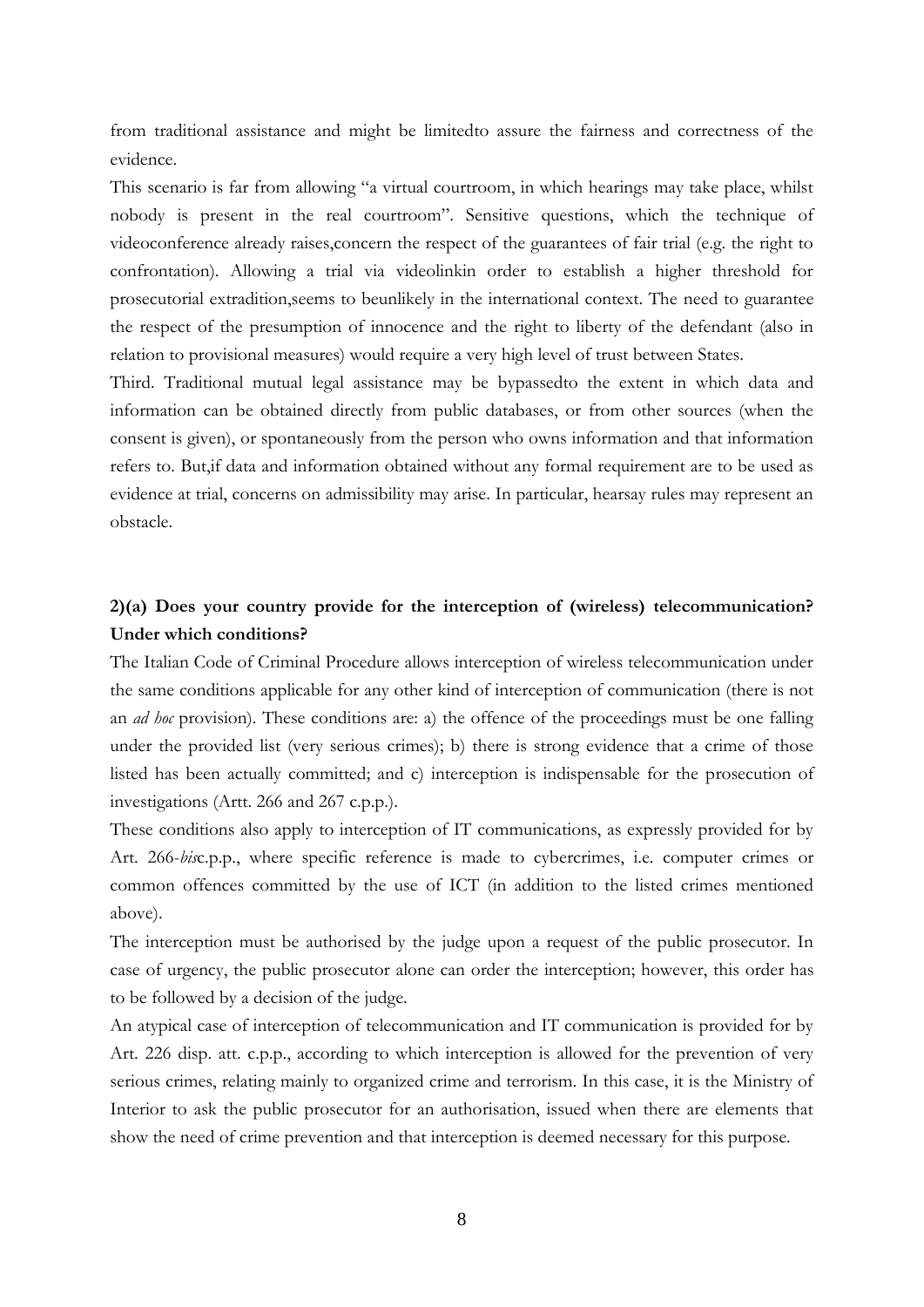### **2)(b) To what extent is relevant that a provider or satellite may be located outside the borders of the country?**

In the absence of a specific legislation on this matter, according to the case law of the Italian Court of Cassation, what is relevant is the nationality of the service provider ("nazionalitàdell'utenzatelefonica"). Italian authorities are allowed to intercept an Italian cell phone, regardless the cell phone is used outside Italy. In this case, there is no need for the Italian authorities to send a request of legal assistance to the State where the cell phone is used. According to the Court of Cassation, the cell phone is subjected to the legislation of the State of the provider.

Similarly, the Court of Cassation has affirmed that Italian authorities are allowed to intercept communications from a foreign phone if the phone of the recipient is Italian and is being intercepted. In this case too, there is no need for the Italian authorities to send a request of legal assistance (this is the so-called "istradamento" theory).

#### **2(c) Does your national law provide for mutual legal assistance concerning interception of telecommunication? Did your country conclude international conventions on it?**

Italian law does not provide for mutual legal assistance specifically concerning interception of telecommunications. However, a request of legal assistance concerning this kind of investigative measure is considered to fall under the scope of application of mutual legal assistance as provided under the Italian Code of Criminal Procedure.

Italy has signed and ratified the 1959 Council of Europe Convention on mutual legal assistance, which does not expressly provide for interception of telecommunication. However, according to the principle of *favor rogatoriae* under art. 1 of the said Convention, the Italian Court of Cassation has affirmed that interception of telecommunications falls within the scope of the said Convention.

Italy has signed the 2000 EU Convention on mutual legal assistance, where some provisions are entirely devoted to mutual legal assistance for the purpose of interception of telecommunications. However, Italy has failed to ratify it,therefore this instrument is not yet enforceable.

Italy has not signed the II Protocol to the 1959 Council of Europe Convention on mutual legal assistance, where provisions on mutual legal assistance for the purpose of interception of telecommunications (very similar to those provided for under the 2000 EU Convention) are foreseen.

Italy has signed and ratified the 2001 Council of Europe Convention on Cybercrime, where specific provisions concern: (i) mutual assistance for real-time collection of traffic data associated with specified communications transmitted by means of a computer system; and (ii) mutual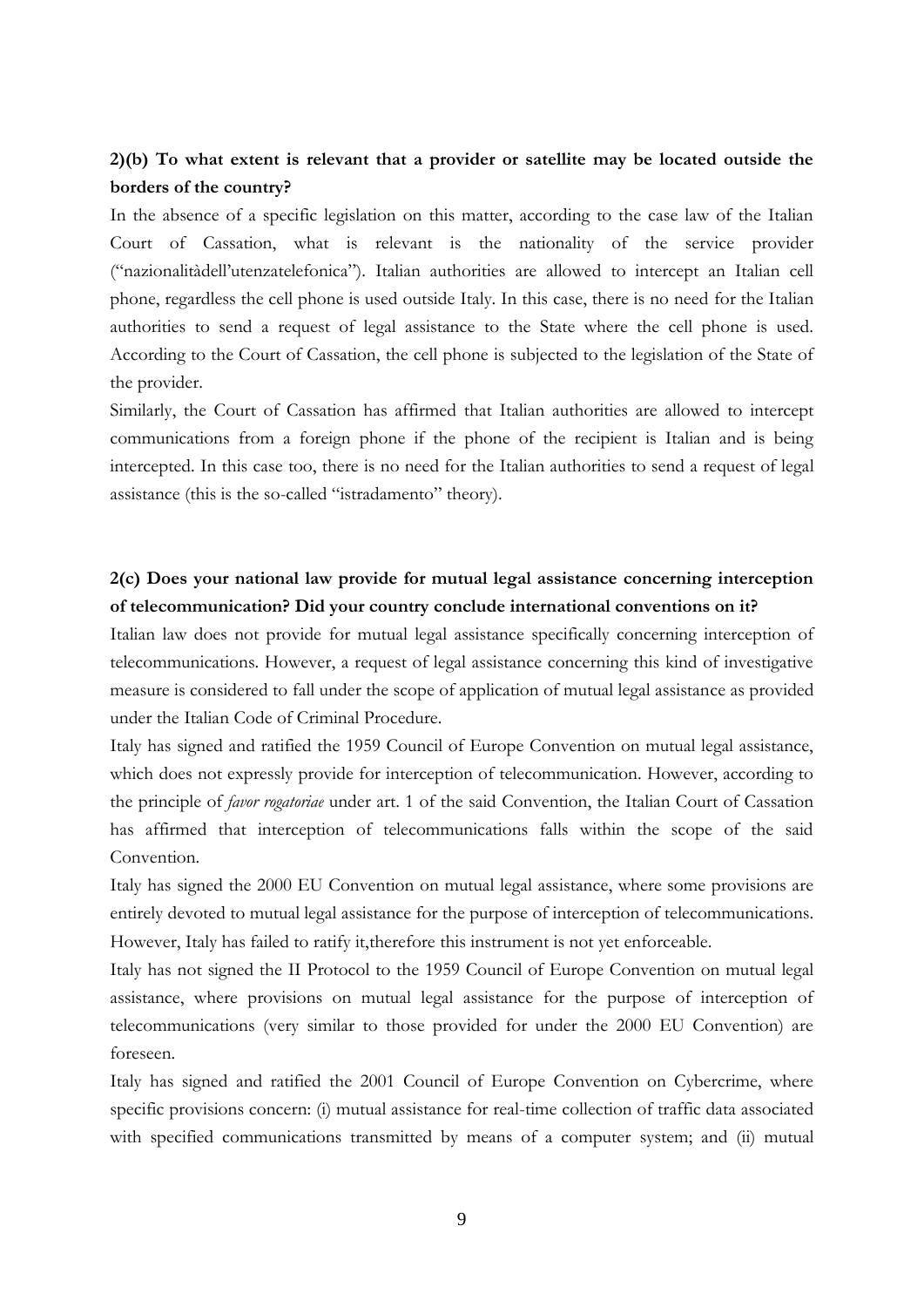assistance for real-time collection or recording of content data of specified communications transmitted by means of a computer system.

#### **3) To what extent do general grounds for refusal apply concerning internet searches and other means to look into computers and networks located elsewhere?**

Under the Italian Code of Criminal Procedure (Artt. 723 and 724) general grounds for refusal have a twofold nature.

Some grounds for refusal can be opposed by the Ministry of Justice if: (i) the request is likely to prejudice the sovereignty, security, or other essential interests of the State; (ii) execution of the letters rogatory is contrary to national law or fundamental principles; (iii) there are grounded reason to suspect that the request has been issued for the purpose of prosecuting a person on account of his or her sex, racial or ethnic origin, religion, nationality, language, political opinions, or personal or social conditions, in case the defendant has not given the consent to the execution of the rogatory; (iv) the requesting authority does not provide guarantees in favor of the person that is to be heard; (v) reciprocity does not apply with the requesting State.

If internet searches or other investigation measures requested by a foreign authority are liable to affect one of these interests or guarantees, the Ministry of Justice can stop the execution of a rogatory.

Other grounds for refusal can be opposed by the judicial authority, after the rogatory has passed the examination by the Ministry of Justice, if: (i) the execution of the letters rogatory is contrary to national law or legal principles; (ii) the offence motivating the letters rogatory is not punishable under Italian law (the requirement of double criminality is not satisfied); (iii) there are grounded reason to suspect that the request has been issued for the purpose of prosecuting a person on account of his or her sex, racial or ethnic origin, religion, nationality, language, political opinions, or personal or social conditions, in case the defendant has not given the consent to the execution of the rogatory.

In the absence of any specific provision, these general grounds for refusal may well apply to internet searches *etsimilia* to the same extent in which they apply to any other kind of measure requested by rogatory.

# **4) Is in your national law the double criminality requirement for cooperation justified in situations in which the perpetrator caused effects from a State in which the conduct was allowed into a State where the conduct is criminalised?**

The relevant factor for the satisfaction of the requirement of double criminality is that either a conduct or its harmful effects is criminal under Italian law. If not, refusal of legal assistance on the ground of double criminality is legitimate.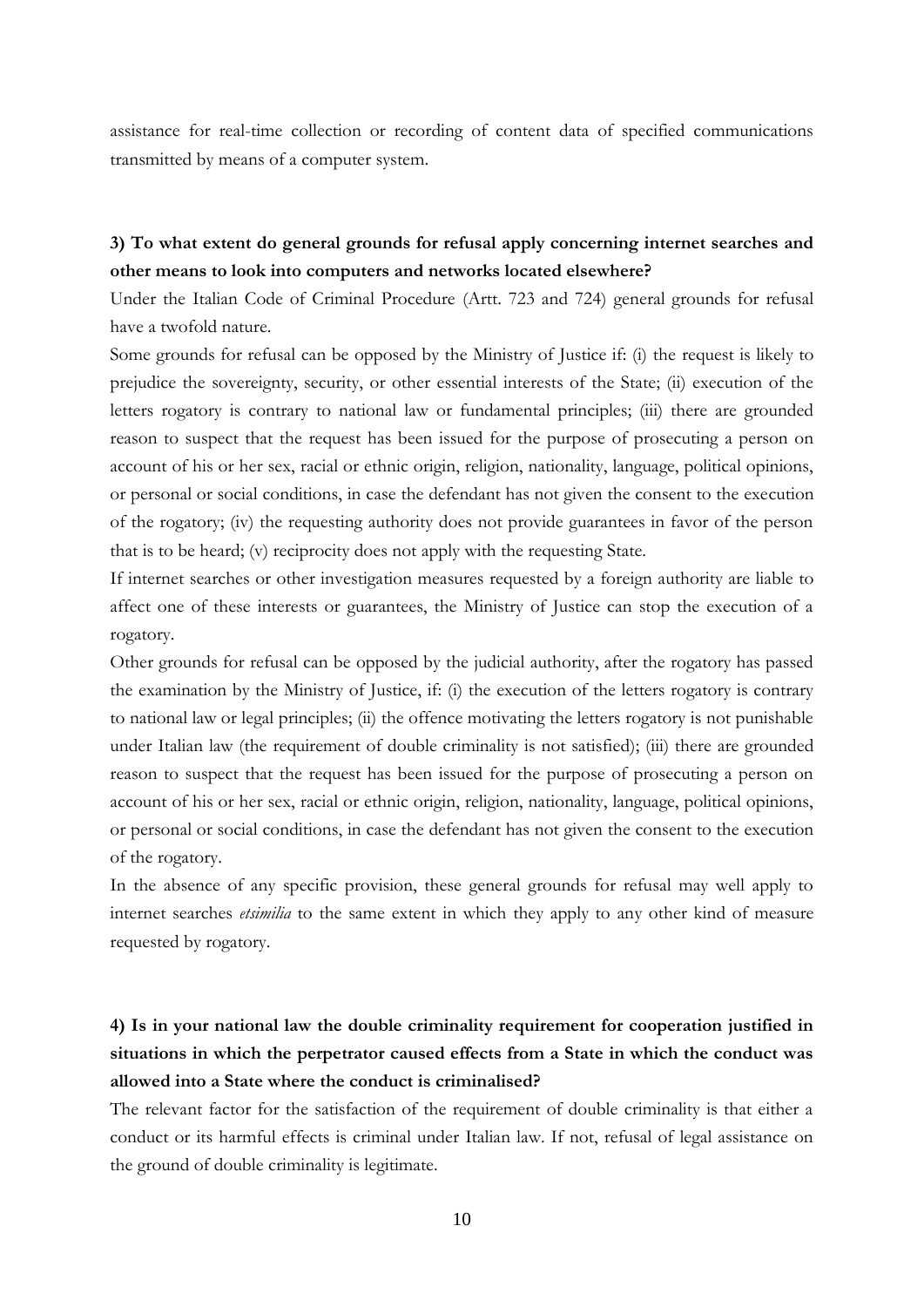## **5) Does your national law allow for extraterritorial investigations? Under which conditions?**

Extraterritorial investigations can be carried out only by means of mutual legal assistance. Italian authorities cannot carry out investigations autonomously outside their national territory because of lack of competence/jurisdiction. They can delegate this activity to the competent authorities of the State where investigations are to be carried out, through a request of legal assistance.

The 2000 EU Convention and the EU Framework Decision 2002/465/JHA, which both provide for the setting up of Joint Investigation Teams for the purpose of carrying out transnational investigations, have not been ratified or implemented by Italy.

The Italian Code of Criminal Procedure does not either permit extraterritorial investigations carried out by the defence. According to the Italian Court of Cassation, defence lawyers are not legitimated to carry out this kind of activity abroad. They can only ask the competent authority to send a rogatory (this is the so called "canalizzazione" theory, according to which any activity must be canalised via the public authority).

## **6) Is self-service permitted? What conditions should be fulfilled in order to allow selfservice? What is the practice in your country?**

Under Italian law, in principle,self-serviceshould not be permitted. According to the Italian Code of Criminal Procedure, a request of legal assistance is always necessary.

A case that may be assimilated to self-service and is permitted according to the case law of the Court of Cassation concerns interception of wireless communication where Italian cell phones are used abroad or foreign phones get into contact with Italian phones (see answer nr. 2-b).

Another case of self-service may be constituted by direct consultation of DNA databases by national authorities, as provided for within the European Union. However, only very basic information can be obtained via self-service. If extra information on a DNA profile is needed, a request of legal assistance should be put forward.

## **7) If so, does this legislation also apply to searches to be performed on the publicly accessible web or in computers located outside the country?**

The case law and the legislation concerning these specific cases of self-service should not apply outside their limited scope of application (interception of wireless communications and consultation of DNA data).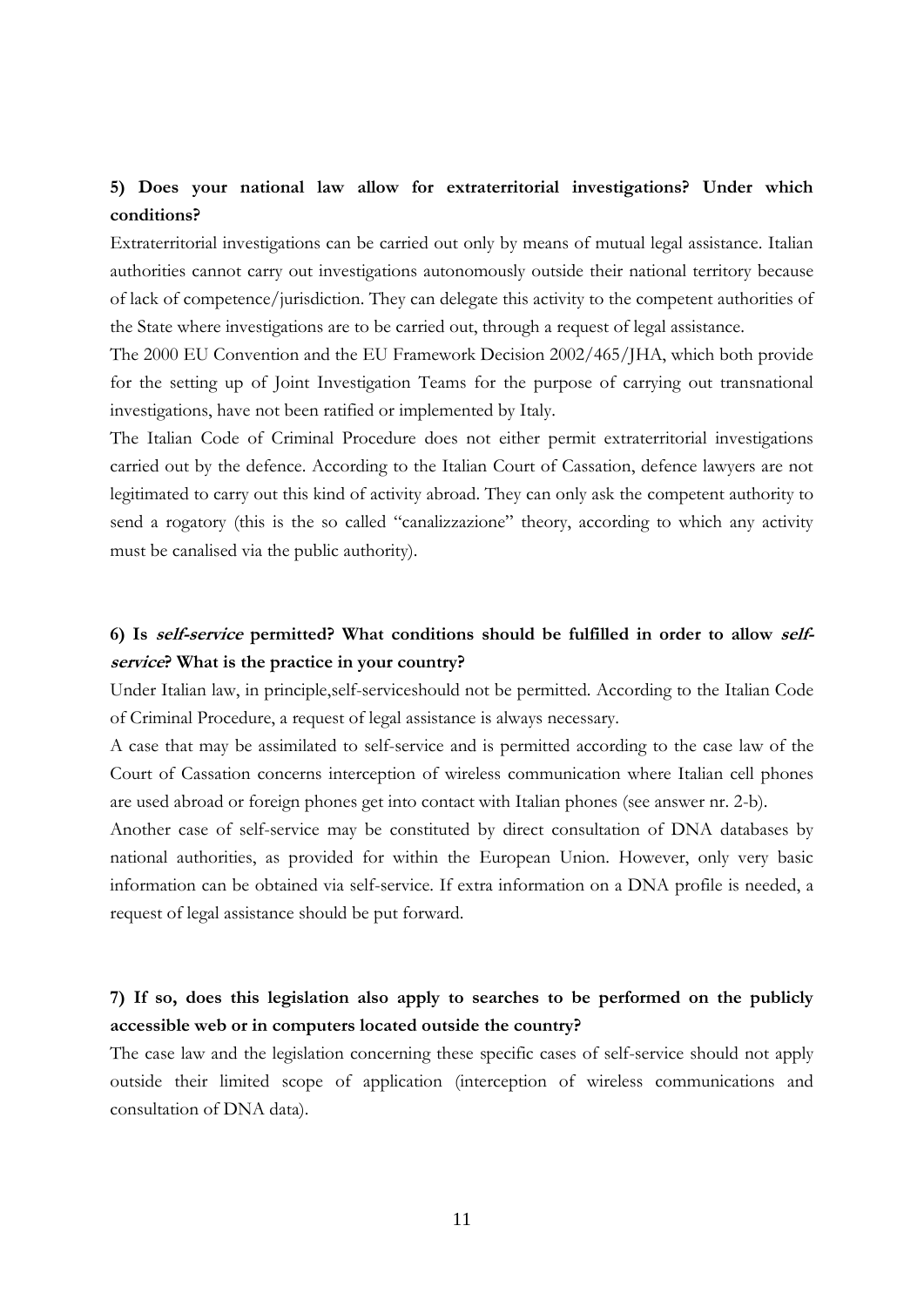**8) Is your country a party to Passenger Name Record (PNR), financial transactions, DNA exchange, visa matters or similar agreements? Please specify and state how the exchange of data is implemented into national law.**

**Does your country have an on call unit that is staffed on a 24/7 basis to exchange data?** Italy takes part to:

S.I.S. and S.I.R.E.N.E.

the Visa Information System (V.I.S.)

the automated Customs Information System (C.I.S.)

the European Dactylographic System (Eurodac)

In all these cases, information and data are exchanged via central databases.

Italy allow for the exchange of:

DNA and dactyloscopic data

information on criminal records in the framework of the "Network of Judicial Registers" pilot project (together with other 10 EU Member States: Belgium, the Czech Republic, France, Germany, Spain, Luxembourg, the Netherlands, Poland, Slovakia and the UK)

information extracted from the criminal record between Member States, via the European Criminal Records Information System (Ecris)

data and information for the purpose of investigating child pornography and similar offences against children, via the C.E.T.S. (Child Exploitation Tracking System).

In all these cases, data are exchanged either by direct access to national databases or upon request.

Italy is also party to the EC Directive 2006/24 on the retention of data generated or processed in connection with the provision of publicly available electronic communications services or of public communications networks, and amending the EC Directive 2002/58, which obligates the providers of publicly available electronic communications services or of public communications networks to ensure that data is available for the purpose of the investigation, detection and prosecution of serious crimes.

Under the Italian legislation, most of the time, the authority deemed competent for the exchange of information and data are both judicial authorities and police officials (either by own initiative or after delegation by the public prosecutor).

By a Declaration contained in a letter from the Permanent Representative of Italy, dated 19 June 2009, registered at the Secretariat General on 22 June 2009 and updated by a letter from the Permanent Representative of Italy, dated 9 June 2010, registered at the Secretariat General on 9 June 2010, in accordance with Article 35, para. 1, of the Council of Europe Convention on Cybercrime of 2001, Italy has designatedthe "ServizioPoliziaPostale e delleComuniczioni" of the Ministry of Interior as point of contact for the network 24/7: Servizio Polizia Postale e delle Comunicazioni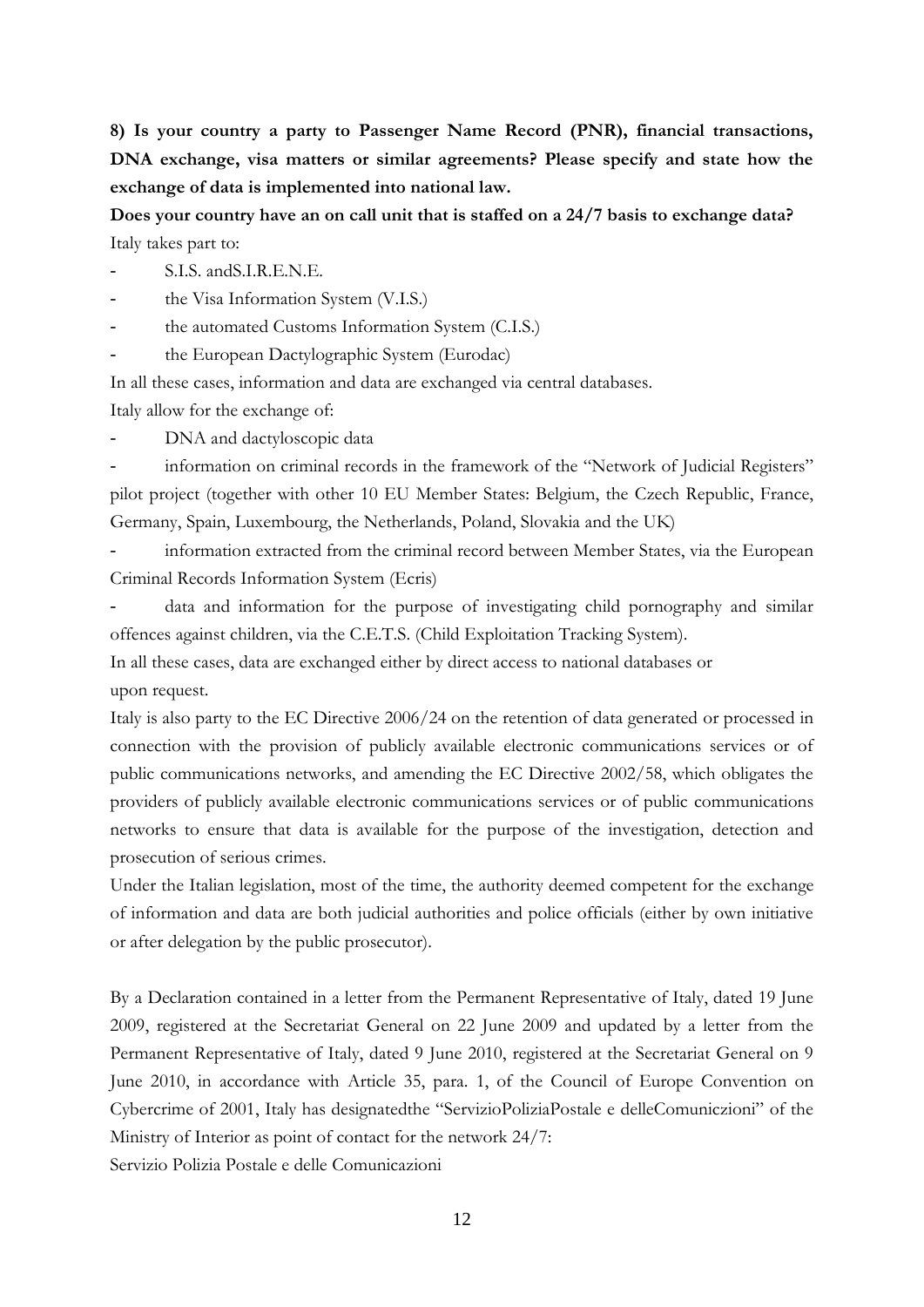Via Tuscolana 1548, Roma Email: htcemergency@interno.it

**9) To what extent will data referred to in your answer to the previous question be exchanged for criminal investigation and on which legal basis? To what extent does the person involved have the possibility to prevent/correct/delete information? To what extent can this information be used as evidence? Does the law of your country allow for a Notice and Take-Down of a website containing illegal information? Is there a practice? Does the seat of the provider, owner of the site or any other foreign element play a role?**

In the absence of any specific legislation, data referred to in the previous answer can be exchanged for criminal investigation and crime prevention.

According to the Italian Court of Cassation, spontaneous exchange of information between police authorities (without a formal request)is lawful, even in the absence of a specific agreement.

As far as the Schengen Information System is concerned, art. 11 of Law n. 388 of 30 September 1993 (which ratified the Convention implementing the Schengen Agreement) provides that access to, correction and deletion of information can be requested by the interested person to the national Data Protection Supervisor who decides on the basis of a feedback by the Ministry of Justice (the central authority competent for the S.I.S.) or after direct verification and control.

The right to access by the interested person can be limited when it could hinder the pursuing of the objective for which information has been filed in the system, or when it is necessary to safeguard other persons' interests, or when information is highlighted for discrete surveillance.

As far as DNA data are concerned, according to Law n. 85 of 30 June 2009 (which implementedthe EU Decision 2008/615/JHA), national authorities have to cancel DNA data and destroy the biological sample if the person involved in criminal proceedings is found not guilty, or after a corpse has been identified, or if a missing person is located.

Cancellation of DNA data and destruction of the biological sample are also foreseen when the genetic profile has been obtained in violation of law.

In any case, data shallnot be retained after 40 years since the occurrence of the circumstance that justified the filing of the data, and samples shall not be retained after 20 years since the occurrence of the circumstance that justified the collection of the sample.The national Data Protection Supervisor exercises controlling power over the DNA database.

Where there are no specific provisions, the "Code on the protection of personal data" (Decretolegislativo n. 196 of 30 June 2003) applies.According to Art. 7, the interested person enjoys the right to ask: the update, rectification or integration of data; the cancellation of data; its transformation into anonymous data; the locking of data treated in violation of law. However,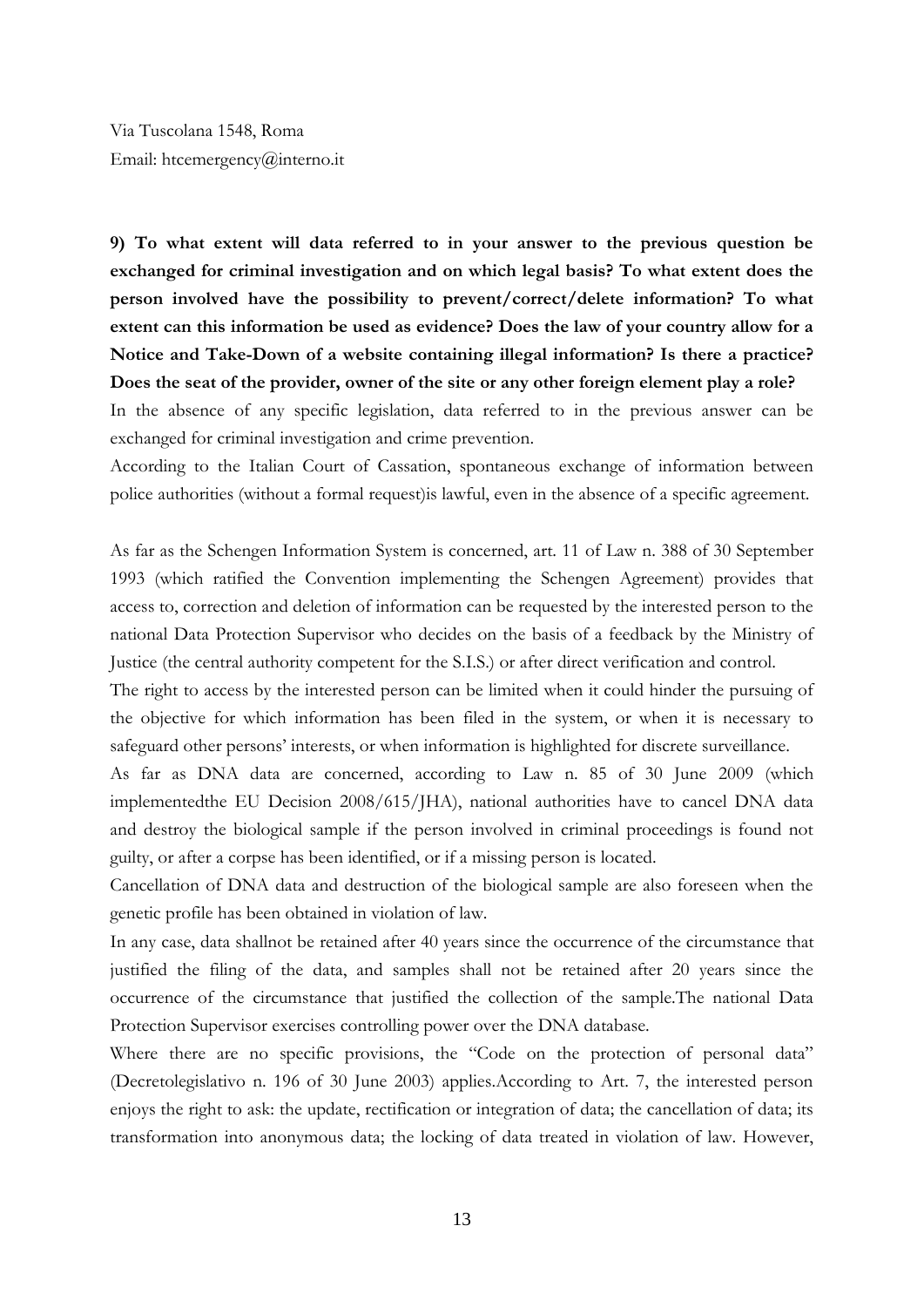according to Art. 8, these rights cannot be exercised when data are used for justice purposes or when the purpose of criminal investigations may be hindered.

Information and dataexchanged during investigations maybe used as evidence at the trial. They may enter the proceedings as documentary evidence.

According to Art.321 c.p.p., which foresees seizure aimed at the prevention of further offences, during the investigation stage and the trial, access to a website can be denied to Italian usersby an order issued to the service provider.

According to Artt. 254 and 254-*bis*c.p.p., seizure of data/information may be ordered to the service provider also for evidence purposes. In this case the judicial authority may decide that a copy of data/information is made (in the respect of the "chain of custody", so as to guarantee the reliability of the copied data) and may order the service provider to retain and look after the original data/information (without any interruption in the supply of the service).

Seizure for evidence purposes is also possible in relation to electronic mails. Art. 353 para.3c.p.p.provides that electronic correspondence may be seized by an order to the service provider not to forward the mail to its recipient. The order is normally issued by the public prosecutor. In case of urgency, the order may be issued by the police; however, it needs to be followed by the order of the public prosecutor. It must be underlined that this measure is unlikely to be applied, given the high-speed transmission of this kind of mail which makes it almost impossible to stop the mail before it is transmitted to its recipient.

By final decision, confiscation may be ordered.

In any case, the service provider has the obligation to promptly act in order to disable access to a website in Italy, where a notice or an order by the judicial or administrative authority is issued (see Artt. 14, 15 and 16 of "Decretolegislativo" 70/2003, implementing the EC Directive 31/2000 on electronic commerce).

One of the leading cases is the seizure of the foreign *Pirate Bay* website by the order to an Italian service provider to disable access to it in Italy.

The nationality of a website is not relevant. If the judicial authority decides to proceed to the seizure of a website, it issues an order to the Italian service provider, which must disable access to the seized website in Italy.

## **10) Do you think an international enforcement system to implement decisions in the area of cybercrime is possible? Why (not)?**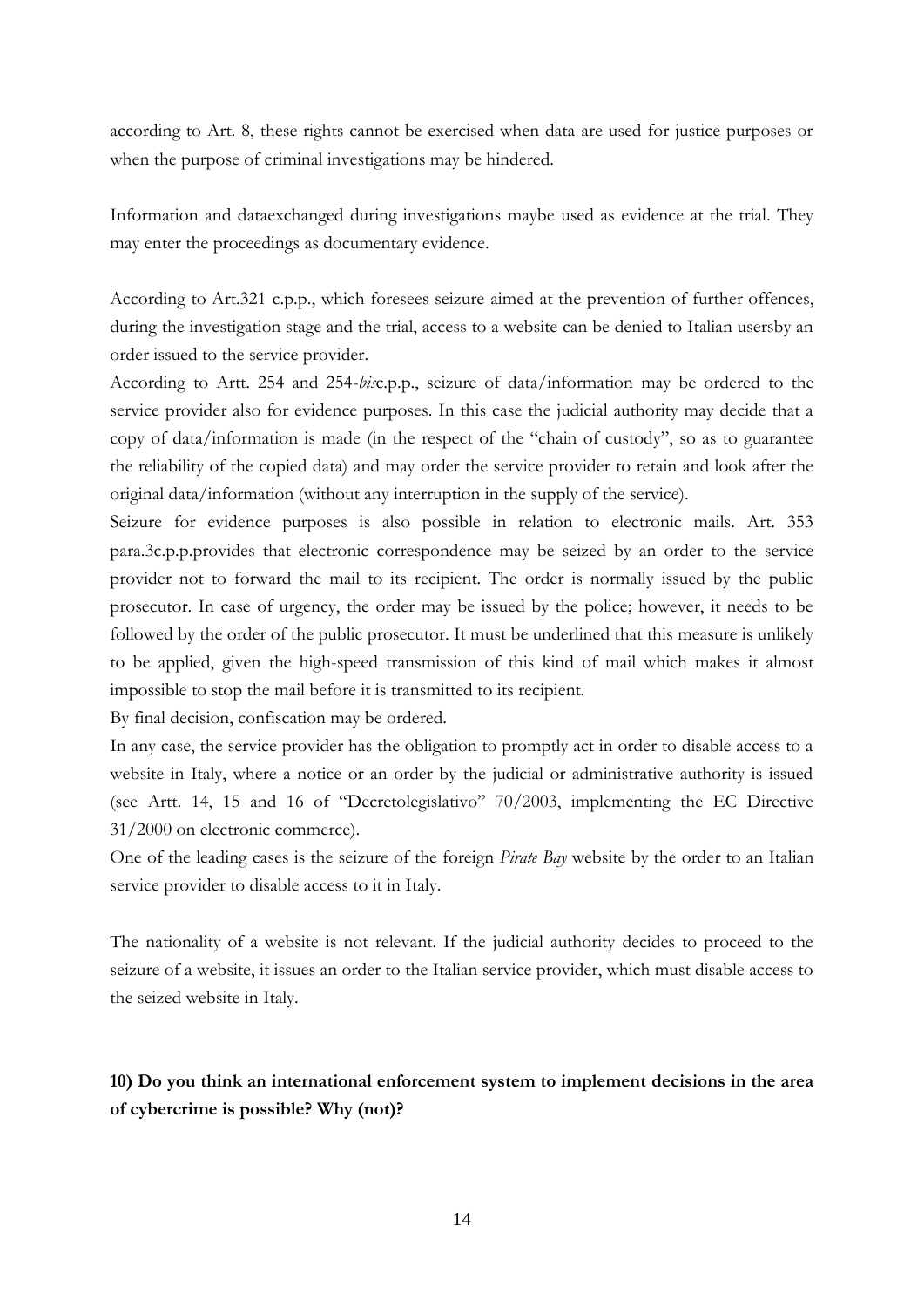An international enforcement system to implement decisions in the area of cybercrime may be possible in relation to some very serious crimes which affect national or international security, and more in general interests of an entire community.

In relation to minor cybercrimes there may be some obstacles to such a system, double criminality being the most striking one. What if a criminal conduct in one State constitutes the exercise of a legitimate right in another State? The balance between conflicting interests can be done only at national level and cannot be imposed over a foreign State and its authorities.

## **11) Does your country allow for direct consultation of national or international databases containing information relevant for criminal investigations (without a request)?**

Italy allows direct consultation of DNA and dactyloscopic databases and vehicle registers, according to the EU Framework Decision 2008/615/JHA on the stepping up of cross-border cooperation, implemented by Law n. 85 of 30 June 2009.

Italy also allows for direct consultation of S.I.S. and S.I.R.E.N.E., as provided for under the Convention on the Application of the Schengen Agreement, implemented by Law n. 388 of 30 September 1993.

Italy is party to the TECS-The Europol Computer System and to the Case Management System of Eurojust, wheredirect access and consultation by national members and liaison officers is allowed.

Italy has directaccess to data and information shared at international level via C.E.T.S. (Child Exploitation Tracking System).

## **12) Does your State participate in Interpol/Europol/Eurojust or any other supranational office dealing with the exchange of information?Under which conditions?**

Italy participates in Interpol, Europol and Eurojust.

No specific conditions apply.

However, as far as the exchange of information is concerned, specific provisions under the national implementing measures are as follows:

A) Europol:

According to Art. 5 of Law n. 93 of 23 March 1998 implementing the EU Convention on Europol (now replaced by Decision 2009/371/JHA), the director, deputy directors and duly empowered Europol staff, the members of the management board and other bodies of Europol, the liaison officers, and the police officers working with Europol are under a duty of confidentiality. If they violate thisduty and reveal secret information or aid the revelation of secret information, they may be punished by custodial sentence.

B) Eurojust: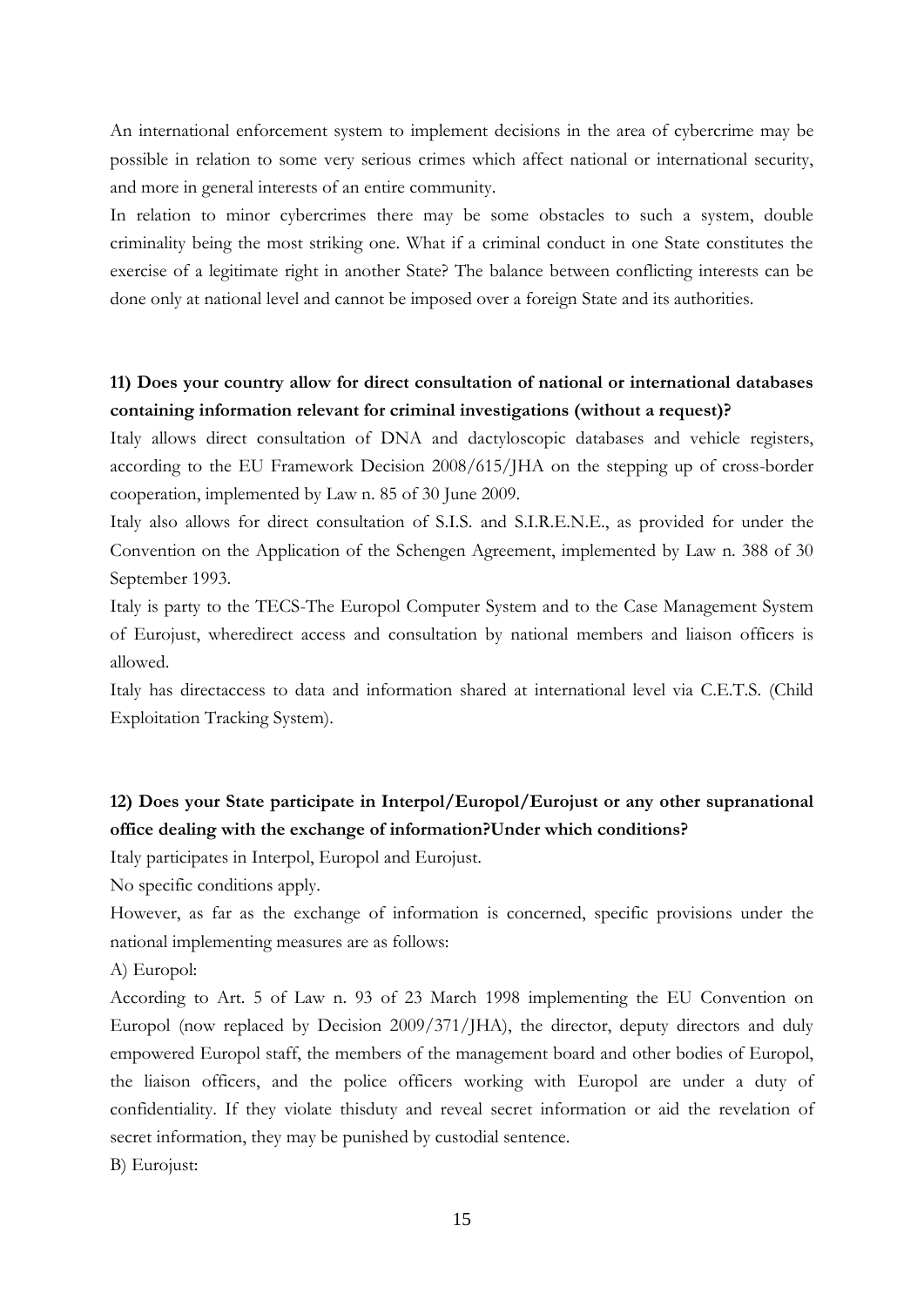According to Art. 7 of Law n. 41 of 14 March 2005, implementing Decision 2002/187/JHA on Eurojust, the national member can:

(i) request and exchange written information on criminal investigations and criminal proceedings with the competent judicial authority, notwithstanding the dutyof confidentiality upon the public prosecutor and the police concerning ongoing investigations (Art. 329 of the Italian Code of Criminal Procedure);

(ii) request the accessto information on criminal records;

(iii) requestinformation and data filed in the Schengen Information System to the competent national central authority.

#### **E) Human rights concerns**

## **Which human rights or constitutional norms are applicable in the context of criminal investigations using information technology?**

In the context of criminal investigations using information technology, the applicable constitutional norms may be:

- Art. 2 on the respect of human dignity
- Art. 3 on the right to equality
- Art. 13 on the right to liberty
- Art. 14 on the right to respect private homes

-Art. 15 on the right to privacy concerning correspondence and any other form of communication

- Art. 24 para. 2 on the right of defence
- Art. 27 on the presumption of innocence
- Art. 111 on the right to a fair trial.

At international level, someprovisions under the European Convention on Human Rights may be of relevance:

- Art. 3 on the prohibition of torture
- Art. 5 on the right to liberty and security
- Art. 6 on the right to a fair trial and the presumption of innocence
- Art. 8 on the right to respect for private and family life.

Also someprovisions of the EU Charter of Fundamental Rights may apply:

- Art. 1 on the inviolability of human dignity
- Art. 7 on the respect for private and family life, home and communications
- Art. 8 on the protection of personal data
- Art. 42 on the right of access to documents
- Art. 47 on the right to a fair trial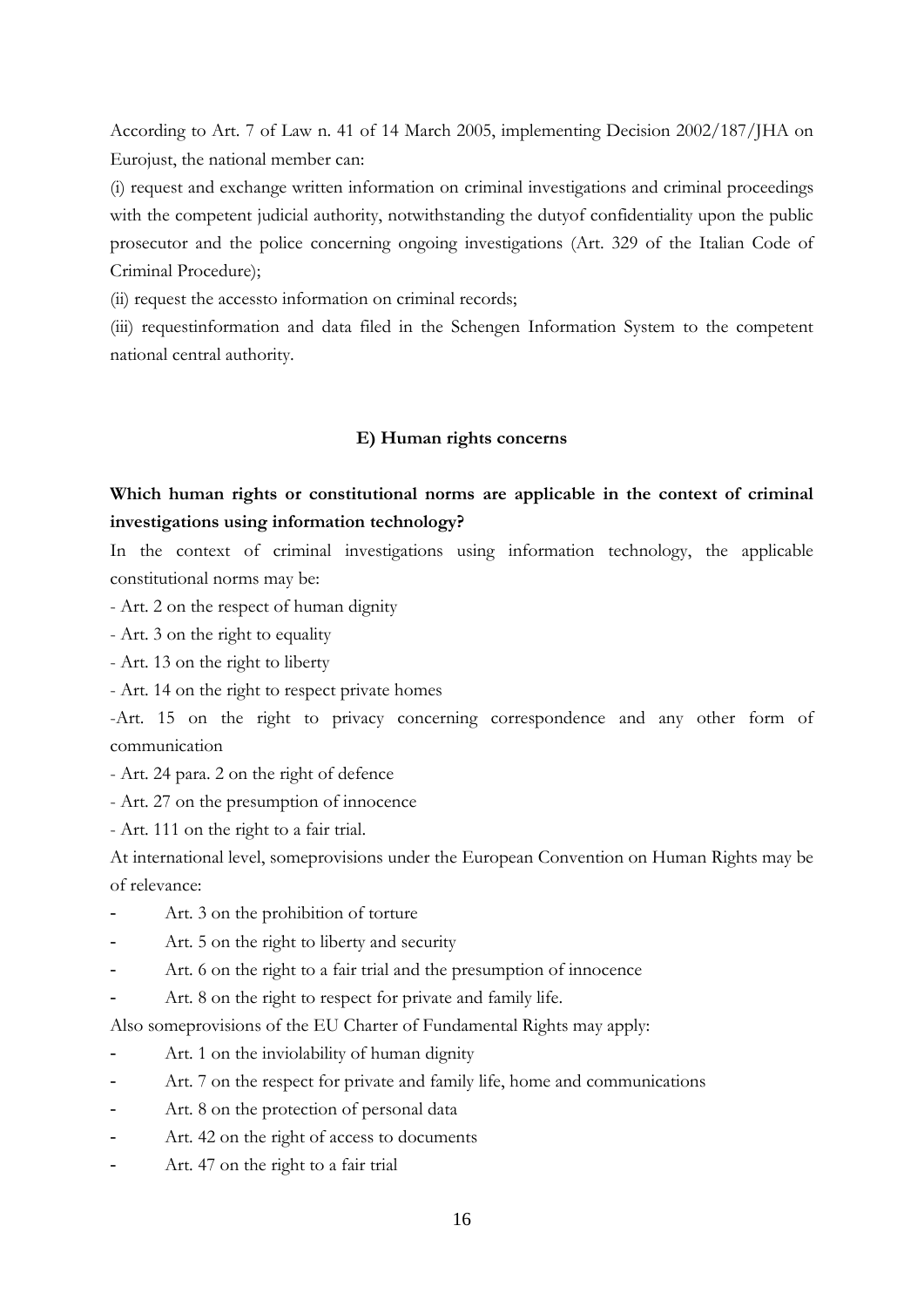Art. 48 on the presumption of innocence.

## **Is it for the determination of the applicable human rights rules relevant where the investigations are considered to have been conducted?**

No. Under the obligations undertaken by Italy at international level, human rights rules always apply, regardless where investigations have been carried out.

**How is the responsibility or accountability of your State involved in international cooperation regulated? Is your State for instance accountable for the use of information collected by another state in violation of international human rights standards?** 

Italy can be responsible for the use of information collected by another State in violation of international human rights standards to the extent provided for by the ECHR. Italy may be condemned to pay an amount of money for just satisfaction. Once the trial has been found not to be fair, Italy may also be under the obligation to re-open the proceedings.

#### **F) Future developments**

**Modern telecommunication creates the possibility of contacting accused, victims and witnesses directly over the border. Should this be allowed, and if so, under which conditions? If not, should the classical rules on mutual assistance be applied (request and answer) and why?**

A distinction should be drawn between the stage of criminal investigation and the trial.

During investigation, direct contacts with the victims or potential witnesses (not also with the suspect) may be allowed, even by informal contacts and without the involvement of the competent authorities of the State where these persons are.

During the trial, for evidence purposes (or during the investigation for the purpose of obtaining information to be admitted directly in court), contacting accused, victims and witnesses directly over the border, without a formal request, may not be easily allowed. Classical rules on mutual legal assistance may apply. The assistance of the authority of the requested State is necessary for two main reasons:

i) to guarantee the lawfulness of the evidence, which in part is formed in the requested State, where the person to be heard is;

ii)to guarantee the rights of the person to be heard, who may have the right to be assisted by a lawyer, or enjoy immunity or other privileges under the law of both the requesting and the requested State.